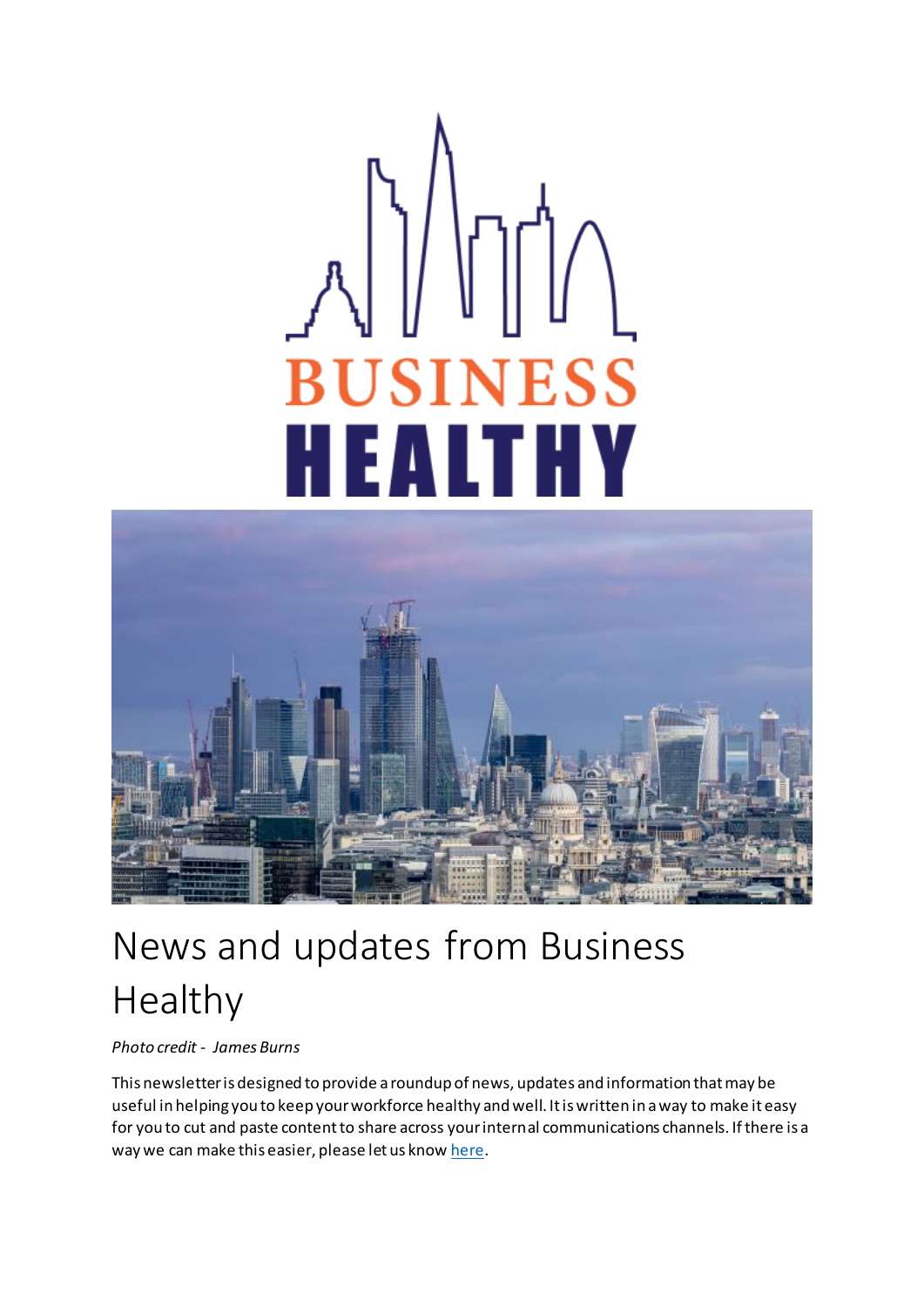A copy of this newsletter is also available on th[e Business Healthy website](https://www.businesshealthy.org/blog/).

Business Healthy is funded and delivered by the City of London Corporation's Public Health team, supporting the City Corporation's statutory obligations to ensure the health and wellbeing of the more than half a million people who work in the Square Mile each day.

Follow Business Healthy on **[Twitter](https://twitter.com/bizhealthy)**or **[LinkedIn](https://www.linkedin.com/company/4997221/)** to stay up-to-date on news and developments in the world of employee health and wellbeing in the Square Mile.

#### **Get in touch:**

City of London Corporation, Public Health Team DCCS, 5th Floor, North Wing Guildhall, PO Box 270 London EC2P 2EJ **[www.businesshealthy.org](https://www.businesshealthy.org/)**

020 7332 3378

# **Sharing is caring**

Share your thoughts or feedback on our newsletter, general musings, or ideas for upcoming events with us - **[businesshealthy@cityoflondon.gov.uk](mailto:businesshealthy@cityoflondon.gov.uk)**

Did you find this newsletter useful? If you know of someone who would like to receive it, too, they can subscribe **[here](https://www.businesshealthy.org/my-account/membership-checkout/?level=1)**.

We are not precious about our content, so please feel free to share it far and wide.

Previous editions of our newsletter can be foun[d here.](https://www.businesshealthy.org/blog)

# **Coronavirus (COVID-19): Updates for businesses**

Employers want to keep their staff informed about the COVID-19 pandemic. There is lots of information and misinformation out there, so please ensure that any advice or guidance you are sharing only comes from a reputable source, such as the GOV.UK website.

This information was accurate at the time of sending the newsletter, but the situation is changing and the most up to date information and guidance can be found on the **[GOV.UK website](https://www.gov.uk/coronavirus)**.

#### **Latest on Government COVID-19 guidance**

There are few legal measures remaining in place to reduce the transmission of COVID-19, however caution is still urged as transmission of the disease remains high. ONS data estimates that in the week ending 20 March 2022, 1 in 16 people in England had COVID-19, and GLA data shows the case rates of the disease as 654 cases per 100,000 population (14 - 20 March) reported in London. This is likely to be an underrestimate with a reduction in testing over recent weeks.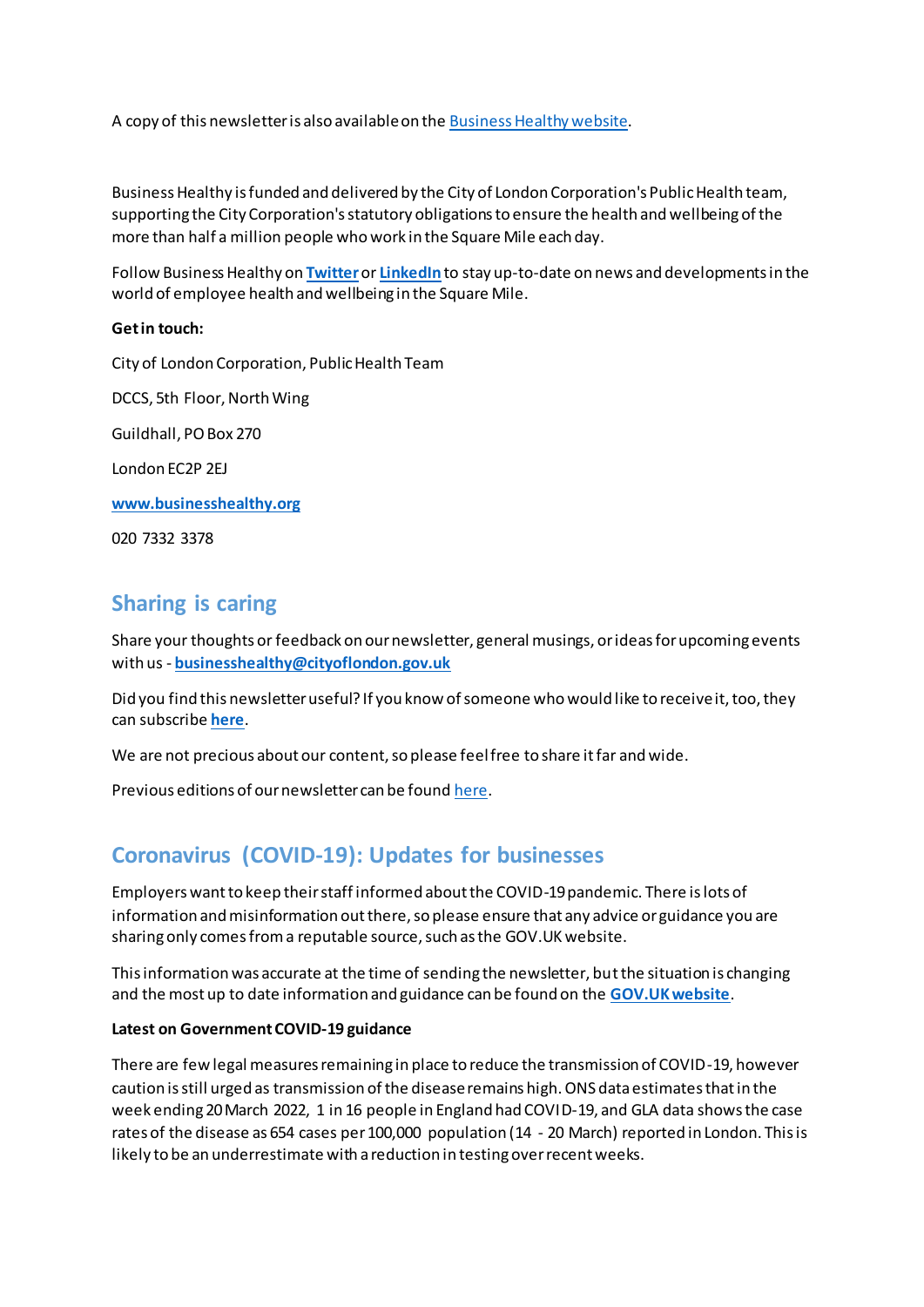Government and local guidance remains supporting the benefits of maintaining infection prevention control measures, particularly on a risk-assessment basis, and continuing to encourage vaccination.

This simple explainer graphic, which can be accessed **[here](https://www.businesshealthy.org/wp-content/uploads/2022/03/2022.2.22_Self_Isolation_Changes_A4.pdf)**, outlines Government advice on what individuals should do if they:

- Test positive for COVID-19
- Have symptoms of COVID-19
- Live with, or have stayed overnight in the home of, someone with COVID-19

In each case, individuals are advised to work from home, avoid contact with others, and - if they do need to leave home -to take extra precautions, so as to reduce the risk of potentially infecting others.

A [recent poll](https://image.comms.cipdmail.com/lib/fe8e13727c61007b75/m/1/873084a5-d2ba-49f3-9a59-e92f346daf91.png?utm_source=mc&utm_medium=email&utm_content=cipdupdate_02032022.EdL2_Poll_Result_23Feb&utm_campaign=cipd_update&utm_term=5194989) by the CIPD of almost 400 of its member organisations found that 72% were continuing to ask people who test positive for COVID, or who have symptoms, to stay away from the workplace.



*1 - Summary of Government advice on self-isolation*

#### **Updates to COVID-19 health and safety guidance for City employers**

Cases in London, as with elsewhere in the UK are very high and rising, and COVID admissions to hospital are also rising. It is important that we protect ourselves and others to prevent serious illness and hospitalisation as a result of COVID-19, as well as against Long COVID.

Since the introduction of the "Living with COVID" plan last month, many public health measures to combat COVID are no longer legally enforced, however the Government continues to advise their use to keep people safe and healthy, particularly while COVID prevalence remains so high. These measures include:

- If you are unwell, displaying any main or wider symptoms of COVID and/ or have te sted positive for COVID, stay at home. Advice is also for close contacts of those with confirmed or suspected COVID to isolate wherever possible, and take extra precautions for ten days from their contact with a case.
- Ventilate indoor spaces where people from different households are coming into contact with each other. This means bringing fresh air in (don't assume air conditioning units automatically do this – some recirculate air).
- Wear a face covering, especially in busy spaces.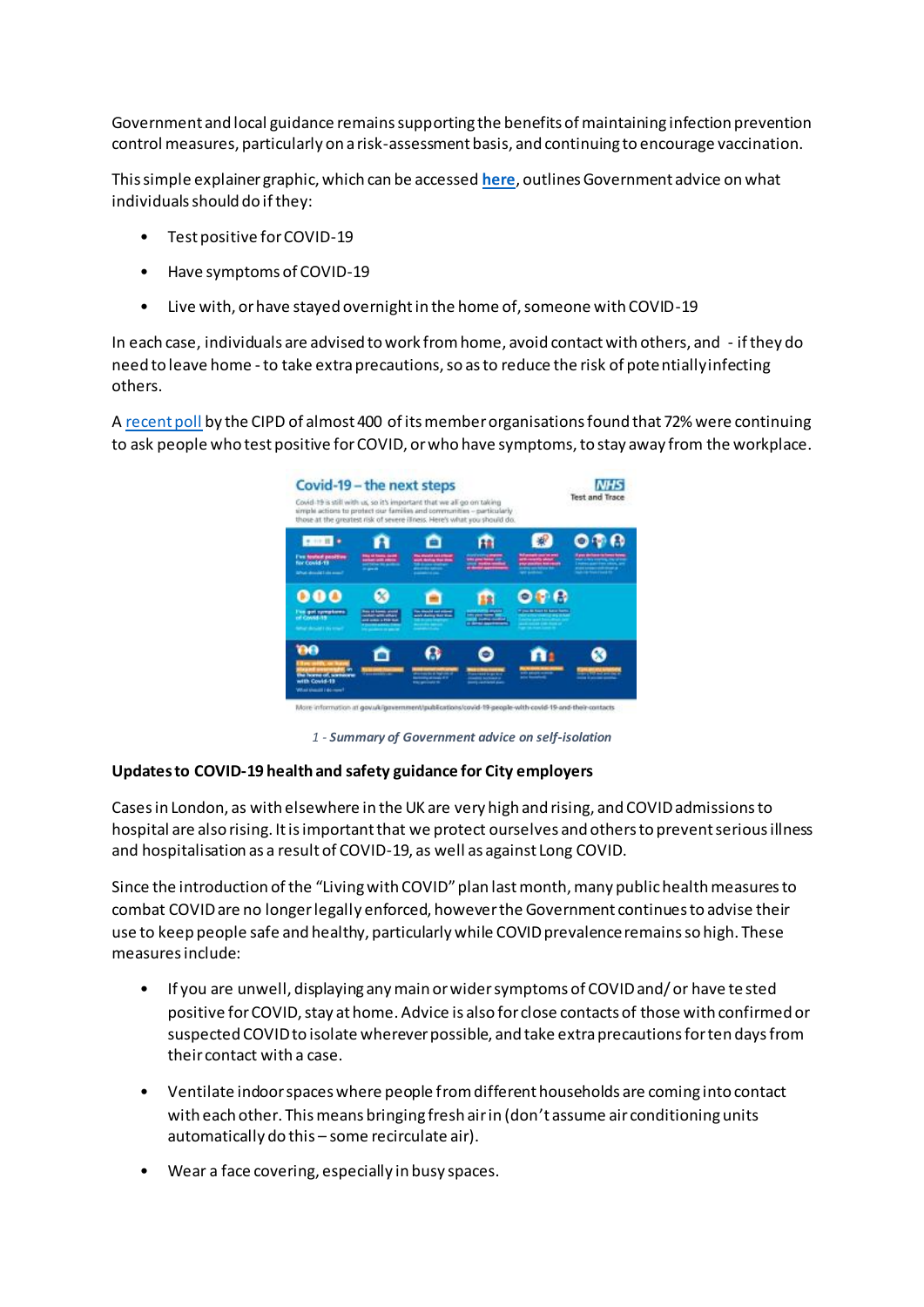- Get vaccinated against COVID two doses and a booster gives you the best coverage possible (and additional dose for those at additional risk –if they are aged 75+ and/ or aged 12+ with underlying clinical conditions). See below for more details.
- Practise good hand and respiratory hygiene –regular handwashing and catching sneezes and coughs in a tissue and binning the tissue.

In addition, legal duties on businesses remain in place, in terms of the health and safety of their workforce and those affected by their business operations, as well as responsibilities regarding employment and equalities.

Local guidance for a range of businesses located in the City and Hackney, including offices, construction sites, retail and close-contact services, and gyms and fitness studios, has been refreshed, and is available on th[e City Corporation website](https://www.cityoflondon.gov.uk/services/health-and-wellbeing/covid-19-local-outbreak-prevention-and-management).

#### **The case for proactively supporting your workforce to get vaccinated against COVID-19**

Providing proactive support to all of your workforce - including contractors -to access the COVID-19 vaccine during working hours is best practice, and makes good business sense. Proactive support could include:

- Paid/ supported time off to attend a vaccination appointment during working hours
- Paid sick leave for anyone feeling unwell post-vaccination
- Promoting local vaccination clinics, and the benefits of the COVID-19 vaccine (mythbusting, etc) - sharing materials (such as translated resources)

Given that vaccination helps to reduce the risk to individuals from COVID-19, as well as those around them, a vaccinated workforce has benefits to workforce health and safety, and also reduces the risk of business disruption due to outbreaks.

#### **Ongoing vaccination clinics**

There is a community pharmacy vaccination site at Boots, 120 Fleet Street, offering the Moderna vaccine. All those aged over 18 years old or within three months of their 18th birthday, can book an appointment via the national booking service. Visit **[www.NHS.uk/covidvaccine](https://gbr01.safelinks.protection.outlook.com/?url=http%3A%2F%2Fwww.nhs.uk%2Fcovidvaccine&data=04|01||8a55db0603b940fe363408d976d5f781|9fe658cdb3cd405685193222ffa96be8|1|0|637671483608985687|Unknown|TWFpbGZsb3d8eyJWIjoiMC4wLjAwMDAiLCJQIjoiV2luMzIiLCJBTiI6Ik1haWwiLCJXVCI6Mn0%3D|1000&sdata=ctrt%2B7oy5%2F6VeQNXVMZguCnRyQGIPLSetLfo4QvlLkE%3D&reserved=0)** for more information.

Additional local pop-up vaccination clinics are being delivered in the Square Mile. Information will be shared via th[e Business Healthy](https://twitter.com/bizhealthy) an[d City Corporation](https://twitter.com/cityoflondon) Twitter channels.

All COVID-19 vaccines are available free of charge from the NHS. Everyone who is 12 years old or older can be vaccinated regardless of whether they are registered with a GP or their immigration status

The vaccines have been through rigorous clinical trials, tested on hundreds of thousands of people here in the UK and worldwide, and have been approved by the British Medicines and Healthcare products Regulatory Agency (MHRA).

Getting your vaccine as soon as possible is vitally important to protect you, your family, and those you care for.

For those aged 18 years or older, the interval between the first and second dose is now eight weeks, so don't delay.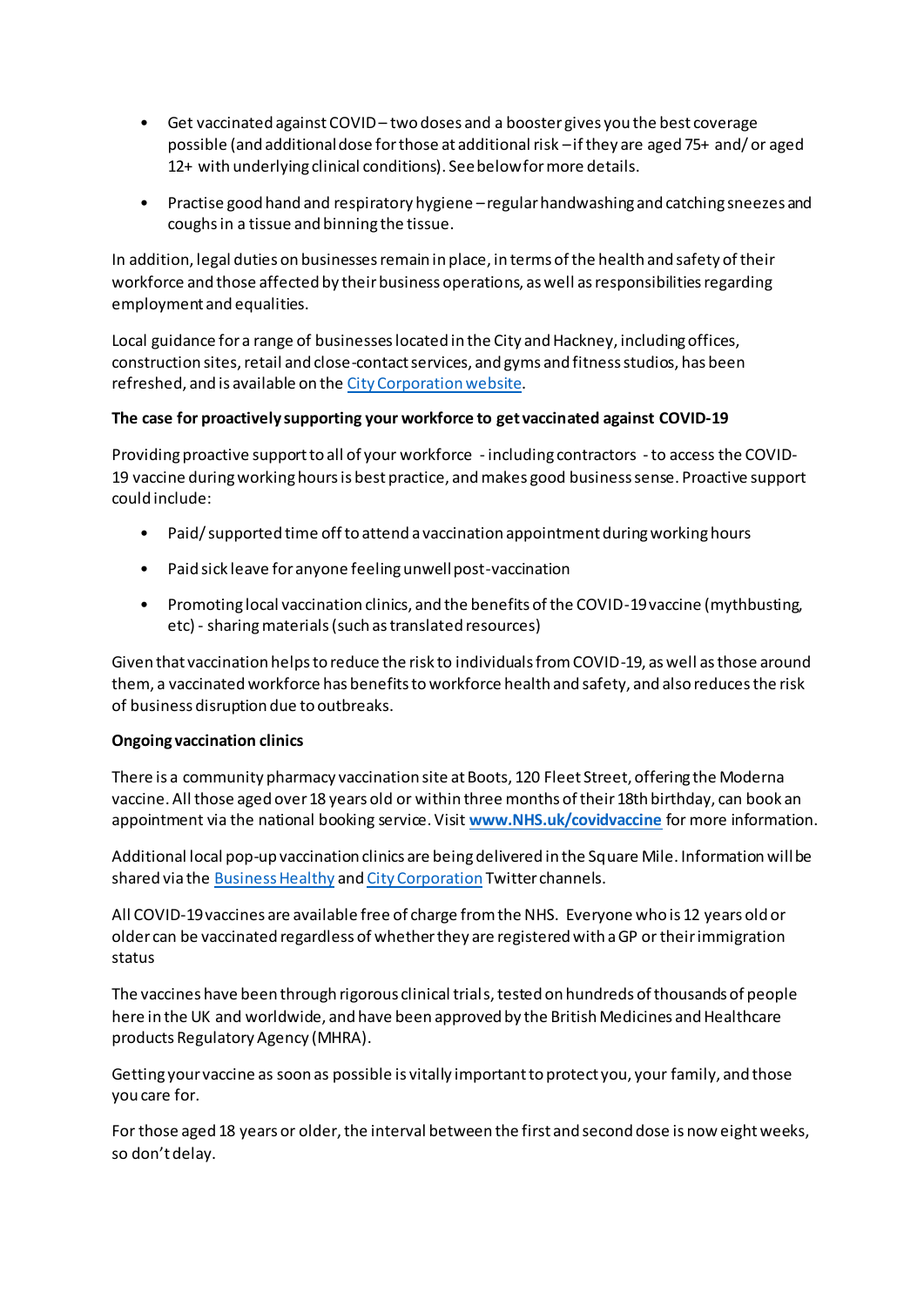Information about the COVID-19 vaccine in a range of languages can be accessed on th[e GLA website.](https://www.london.gov.uk/lists/covid-19-resources-and-services-your-language)

# **Thought of the Month: Stress Awareness Month**

*"Work-related stress and poor mental health should be treated with the same significance as risks of poor physical health and injury. In terms of the affect it has on workers, significant and long-term stress can limit performance and impact personal lives."*

- Sarah Albon, Chief Executive of the Health and Safety Executive (HSE) talks about the HSE's new "Working Minds" campaign.

April is Stress Awareness Month. Mental health issues are the primary reason for sickness absence from work in the UK, and a recent survey by the charity Mind suggests that two in five employees' mental health has become worse during the pandemic.

No matter how large or small, employers have a legal duty to prevent work-related stress, and to promote, support, and sustain good mental health in the workplace.

There are five key steps that employers can take to better support their employees' mental health and wellbeing:

- Reach out
- Recognise
- Respond
- Reflect
- Make it routine

Find out more about the campaig[n here,](https://workright.campaign.gov.uk/workingminds/) with specific information for employer[s here](https://workright.campaign.gov.uk/campaigns/workingminds/working-minds-employers/).

There are a number of services available to City workers to support their health and wellbeing, as well as information for their employers, including:

- [City Advice:](https://www.toynbeehall.org.uk/cityadvice/) A free service offering expert and confidential advice on a range of issues, including financial, legal, family and relationships, employment, and more.
- **[City Wellbeing Centre](https://tavistockrelationships.org/counselling-psychotherapy/citywellbeingcentre)**: Counselling and psychotherapy for individuals, couples, and groups. The fee is based on individuals' income and particular financial circumstances (more details below)
- [Dragon Cafe in the City:](https://www.dragoncafeinthecity.com/) A safe, relaxing space for people to engage with their mental wellbeing and build resilience through a range of free and creative activities.
- Victim Support: Free, confidential, emotional and practical support for individuals who have experienced/ are experiencing domestic abuse, sexual violence, or hate crime. Contact the Vulnerable Victims' Advocate in confidence at 079 4463 4946.
- **[City Connections](https://cityconnections.org.uk/)**: Support from expert wellbeing coordinators in helping you to navigate services to best support your needs, including support groups, opportunities to make social connections, volunteering opportunities, support and information for carers, and more.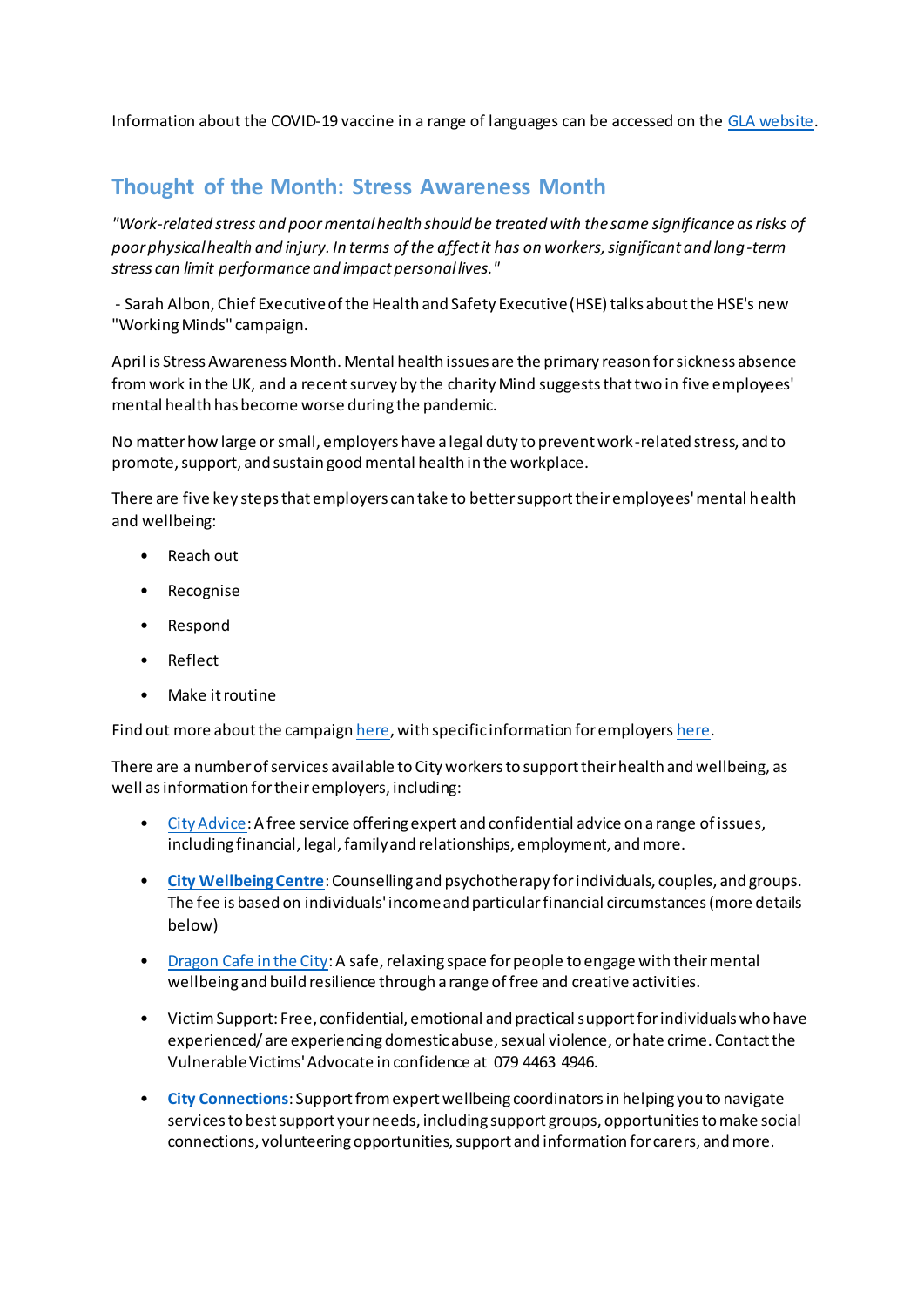For further details, and information on how to access these services, visit th[e Business Healthy](https://www.businesshealthy.org/providers/)  [website](https://www.businesshealthy.org/providers/).

# **Coming up**

### **Free Suicide Prevention Awareness session for City workers, with Samaritans - Tuesday 3 May**

Suicide prevention is a priority area in terms of ensuring public health and safety in the Square Mile. Many workers are returning to the City and in commuting in and out and travelling around the area, can act as "eyes and ears" and be first responders when it comes to spotting and assisting someone in suicidal crisis.

City workers can benefit from short suicide prevention awareness, hosted by the City of London and Hackney Public Health team, in partnership with Samaritans volunteers. The interactive session aims to provide the tools to start difficult conversations in a careful and sensitive way. The next session will be taking place on Tuesday 3 May, 9-11am, on Zoom.

For more information and booking, visit th[e Eventbrite page](https://www.eventbrite.co.uk/e/free-suicide-prevention-awareness-for-city-of-london-businesses-tickets-301340737257?aff=ebdsoporgprofile). Places are limited.

## **World No Tobacco Day - Tuesday 31 May**

Many smokers are keen to kick the habit and go through several attempts to stop smoking before they succeed. Being supported is crucial to being able to give up smoking for good, and every time someone tries, they are a step closer to success.

Last year Smokefree City & Hackney supported over 1,300 people to stop smoking. Smokefree City & Hackney is the local stop smoking service for adults who live, work, or study in the City of London or Hackney. Anyone signing up to the service is allocated a dedicated stop smoking adviser, who wi ll provide 12 weeks of support, as well as access to stop smoking medication such as Nicotine Replacement Therapy (NRT), and e-cigarettes.

To find out more[, visit the Smokefree City & Hackney website](https://smokefreecityandhackney.org/).

# **Preventing Cardiovascular Disease: Taster session for health and wellbeing leads**

The Cardiology team at St Bart's Heart Centre is teaming up with Business Healthy to deliver a taster session of its Cardiovascular Disease (CVD) prevention workshop for City workers, aimed at health and wellbeing leads within City businesses.

The session will be led by a Consultant Cardiologist and focuses on topics such as how to prevent a heart attack. It forms part of wider work being undertaken by the East London Prevention Group from Barts Health NHS Trust, in partnership with the British Heart Foundation, to raise awareness of CVD preventions across a range of community settings, including workplaces.

To register your interest, pleas[e email the Business Healthy team.](https://businesshealthy@cityoflondon.gov.uk/)

# **London Legal Walk - Tuesday 28 June**

2022 sees the London Legal Walk return for its 18th year, with almost 400 organisations signed up to take part so far. The 10km sponsored walk through central London brings together people working in the legal community across London, to raise funds for free frontline legal advice services. As the pandemic continues to impact our lives, these funds are needed now more than ever, as the number of people facing serious problems such as domestic violence, unemployment, homelessness, and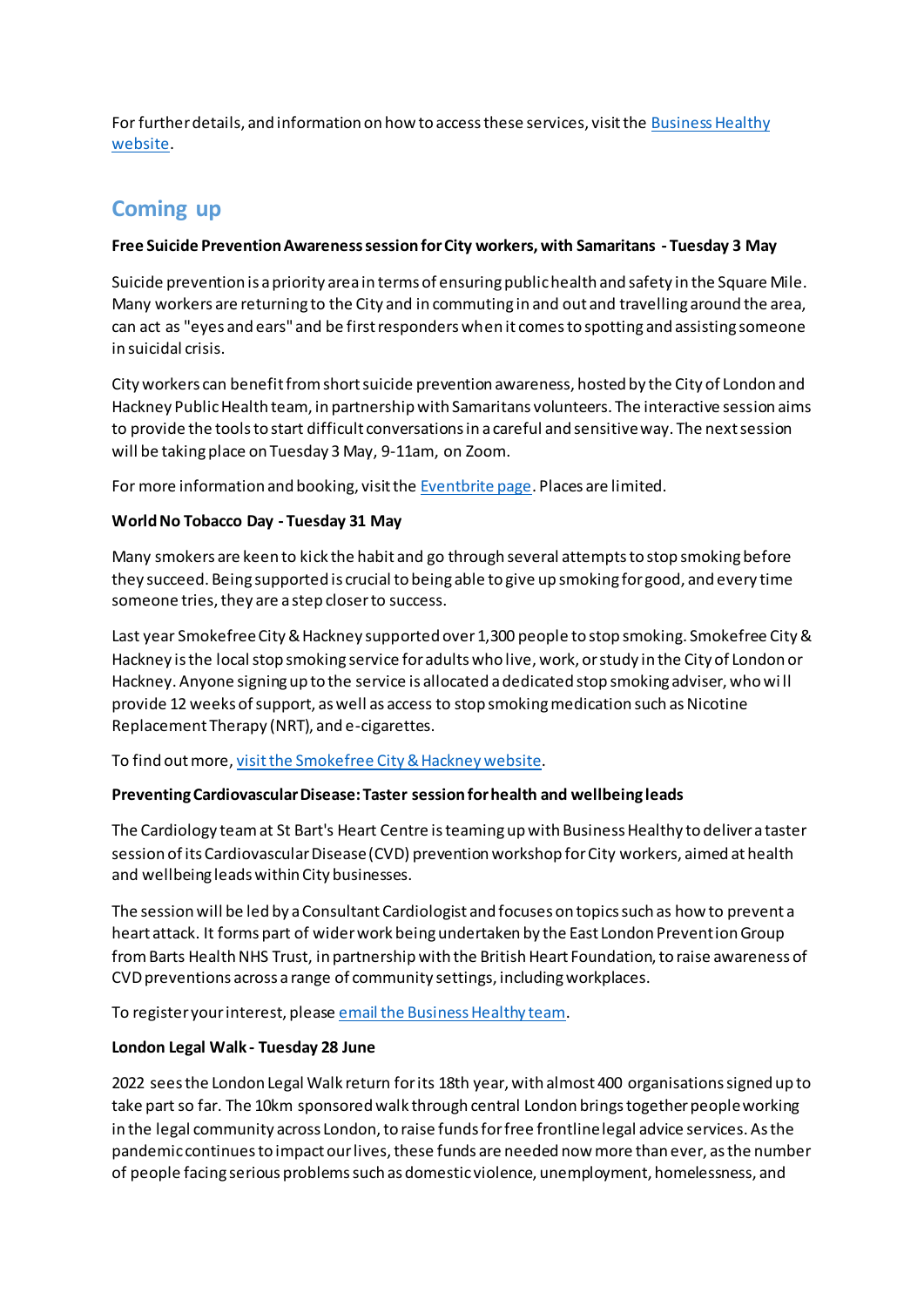debt rises. Many vulnerable people rely on the free support provided by legal advice agencies to resolve these issues.

In 2021 the charity welcomed more then 8,500 walkers taking part, who raised over £650,000 in total to support this crucial work.

To find out more about the 2022 London Legal Walk and to sign up, visit th[e London Legal Support](https://londonlegalsupporttrust.org.uk/)  [Trust's website.](https://londonlegalsupporttrust.org.uk/)

# **Hot off the press**

#### **Reframing the Night**

The "Reframe the Night" campaign from the City of London Corporation and City of London Police has relaunched. It aims to start conversations - particularly among men and boys - to stand up and challenge problematic behaviours relating to sexual assault and abuse at all levels when they see them, and make these attitudes a thing of the past.

Campaign posters covering the following messages can be downloaded from th[e City Corporation's](https://www.cityoflondon.gov.uk/assets/Services-DCCS/reframe-the-night-posters.pdf)  [website](https://www.cityoflondon.gov.uk/assets/Services-DCCS/reframe-the-night-posters.pdf):

- There is never an excuse for sexual harassment
- If you see someone being harassed, check in and show you care
- Whatever we choose to wear, we deserve and expect respect
- If you can have a drink without assaulting someone, so can he
- Let's stand up, start conversations, and make these attitudes a thing of the past



# **Counselling and psychotherapy for City workers**

The **[City Wellbeing Centre](https://tavistockrelationships.org/counselling-psychotherapy/citywellbeingcentre)** is commissioned by the City of London Corporation, and offers counselling and psychotherapy care for workers and residents in the City of London and